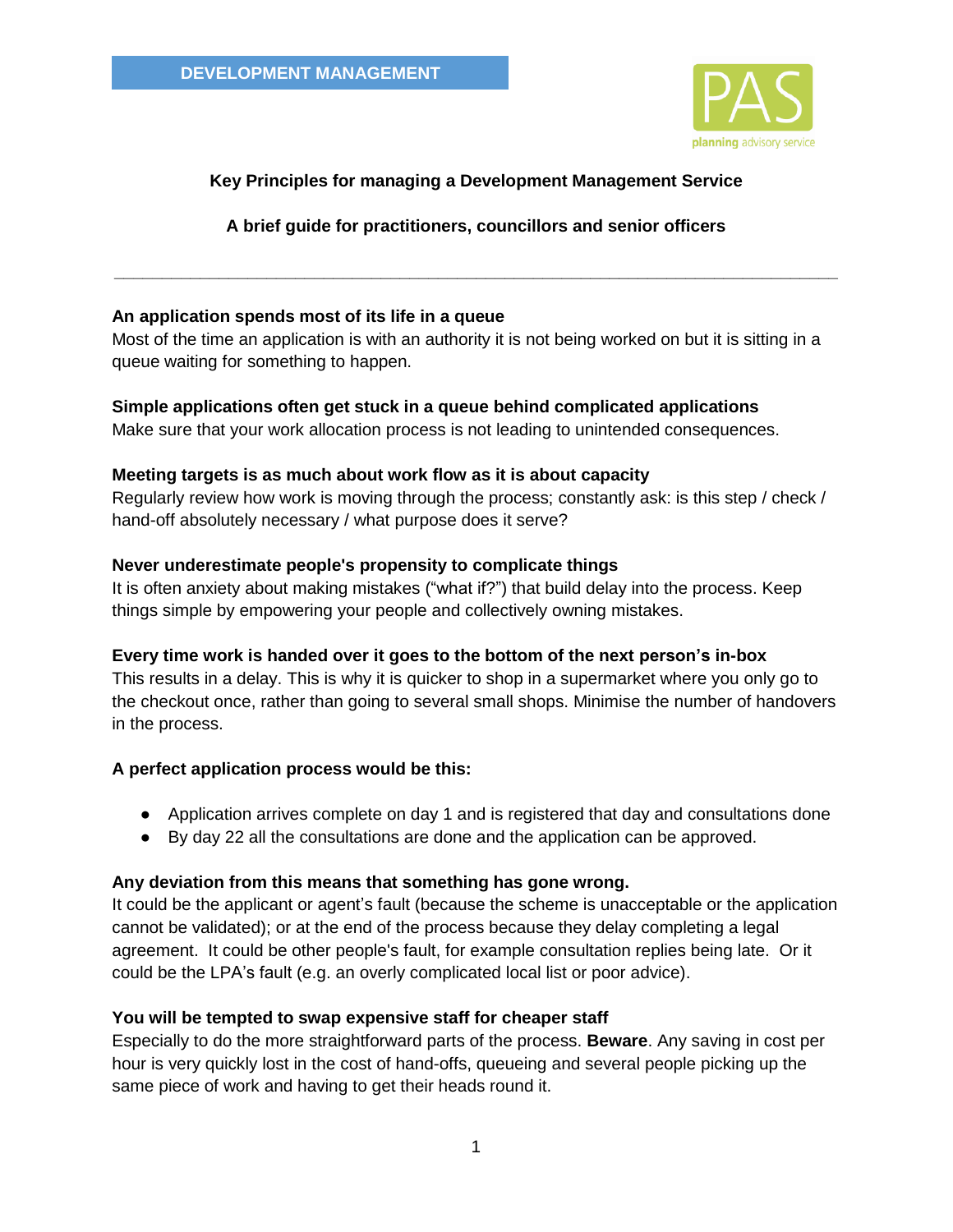

#### **Something will go wrong one day**

When things go wrong you'll be tempted to get everybody's work signed off by someone more senior (and more expensive). You will tell yourself these extra checks remove the possibility for error. **They won't**. Delegate everything down to a level where people are comfortable with "what is right".

### **Every minute spent on an application adds up to 2 days work for every 1,000 applications**. Small changes in process can make a difference.

#### **Focus on one thing at a time**

With a mixed caseload and a lot of balls in the air, there is a tendency for people to try to do everything all the time. They then just do everything a bit...badly.

#### **Keep things moving smoothly**

If applications bunch up at the start of the process, for example at the allocation stage which is commonly done by someone fairly senior who is juggling lots of other priorities, they'll stay bunched up throughout. It's a lot easier to find time to sign off one application, than it is to sign off 10 that have bunched up. It's often the same person signing off as doing the allocation.

#### **Handle an application as few times as possible**

**I**n an ideal world that would be twice, once when it comes in, once when it goes out. With the correct procedures in place that could be achievable for simple applications. Every time an application has to be handled it gets in a queue again, even if it is the same person doing the handling at each stage.

#### **Know what is right, and get it right first time**

If people are getting things wrong, or asking a lot of questions, they may be incompetent but it is more likely that they aren't clear what is right. People need to know what they should be doing, so avoid situations that are open to wide interpretation. This could be agents (or validation staff) not understanding what is required or what is important for an application to be validated. Alternatively it could be officers not being clear on policy interpretation, or on workload priorities (what gets done and what can be left for later). Everybody likes certainty and to be in control of things to a certain extent, to be able to do that they need to know what the right answer is.

#### **Keep the process map as simple as possible**.

In an ideal world there would be just one route that every application takes. Wherever there is a branch in a process map there is scope for (mis) interpretation and wrong turns, handovers and delays. This can't be avoided altogether because it starts at the very beginning where there are various ways of entering the system - paper applications vs. Planning Portal - but avoid unnecessary branches.